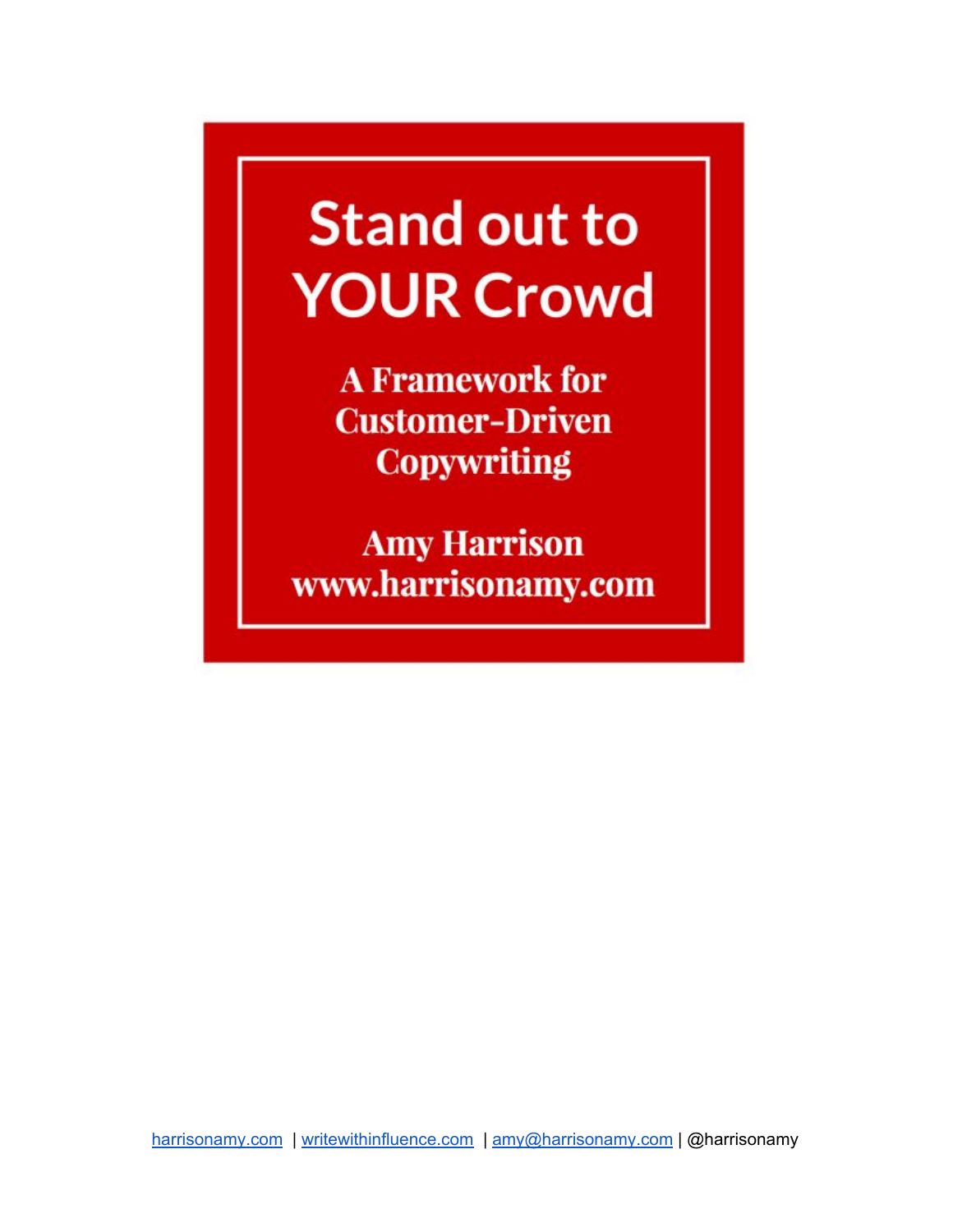# **Introduction**

Thank you for being part of the NIO summit, listening to my talk and then downloading this worksheet!

This is a very simple framework you can develop to make sure that the copy you write is building a bridge between the interests of your donor and the work you do.

Once complete, you will have the building blocks for a narrative that clearly articulates your value.

Looking for further copywriting help? You can contact me on  $\frac{am\sqrt{\omega}}{harrisonam\sqrt{\omega}}$  and I'll respond within 1 working day.

I offer a number of resources, training materials, consultation and copywriting services to help you tell the best story about the great work you do.

Enjoy!

Amy.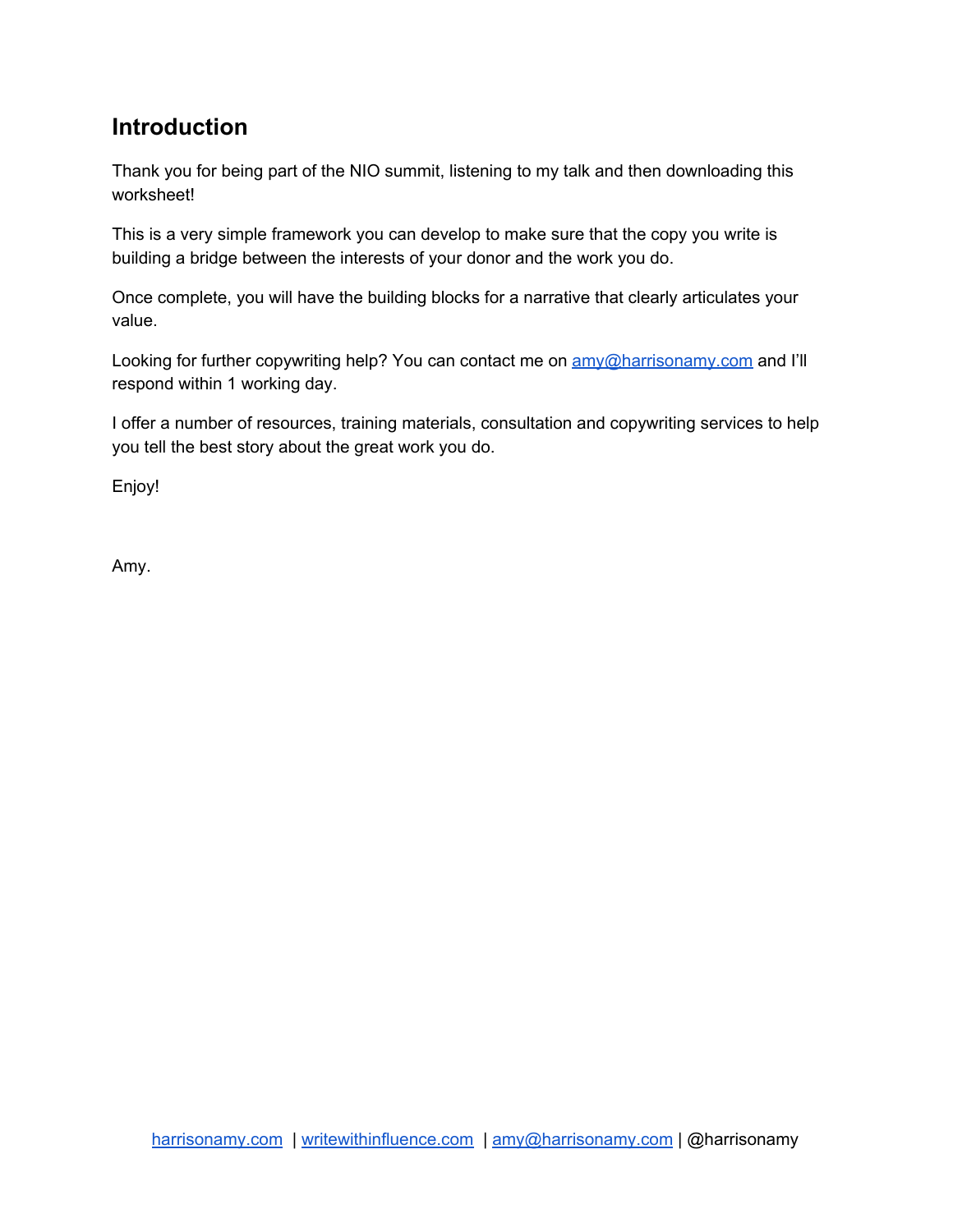### **The framework:**

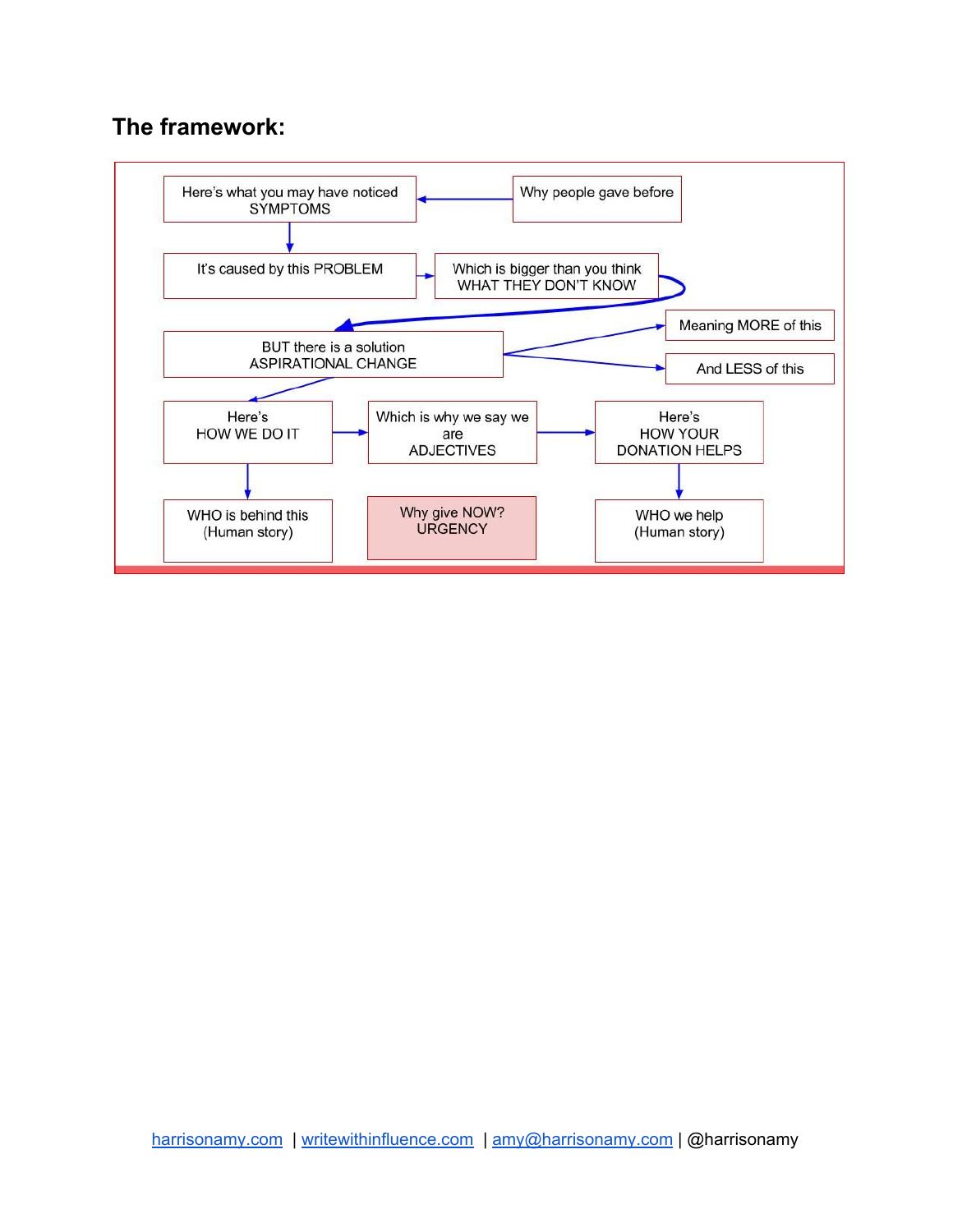# **Why people gave before**

A great source of information you can use in your copy can be found by talking to advocates of your work.

Your current donors were one brand new donors who, for one reason or another, were compelled to pledge support to your organisation.

Talk to current donors and ask them:

- What caused them to choose your organisation?
- What was the tipping point that encouraged them to donate
- What do they enjoy most about supporting / being associated with your organisation?

#### **People gave to our organisation because:**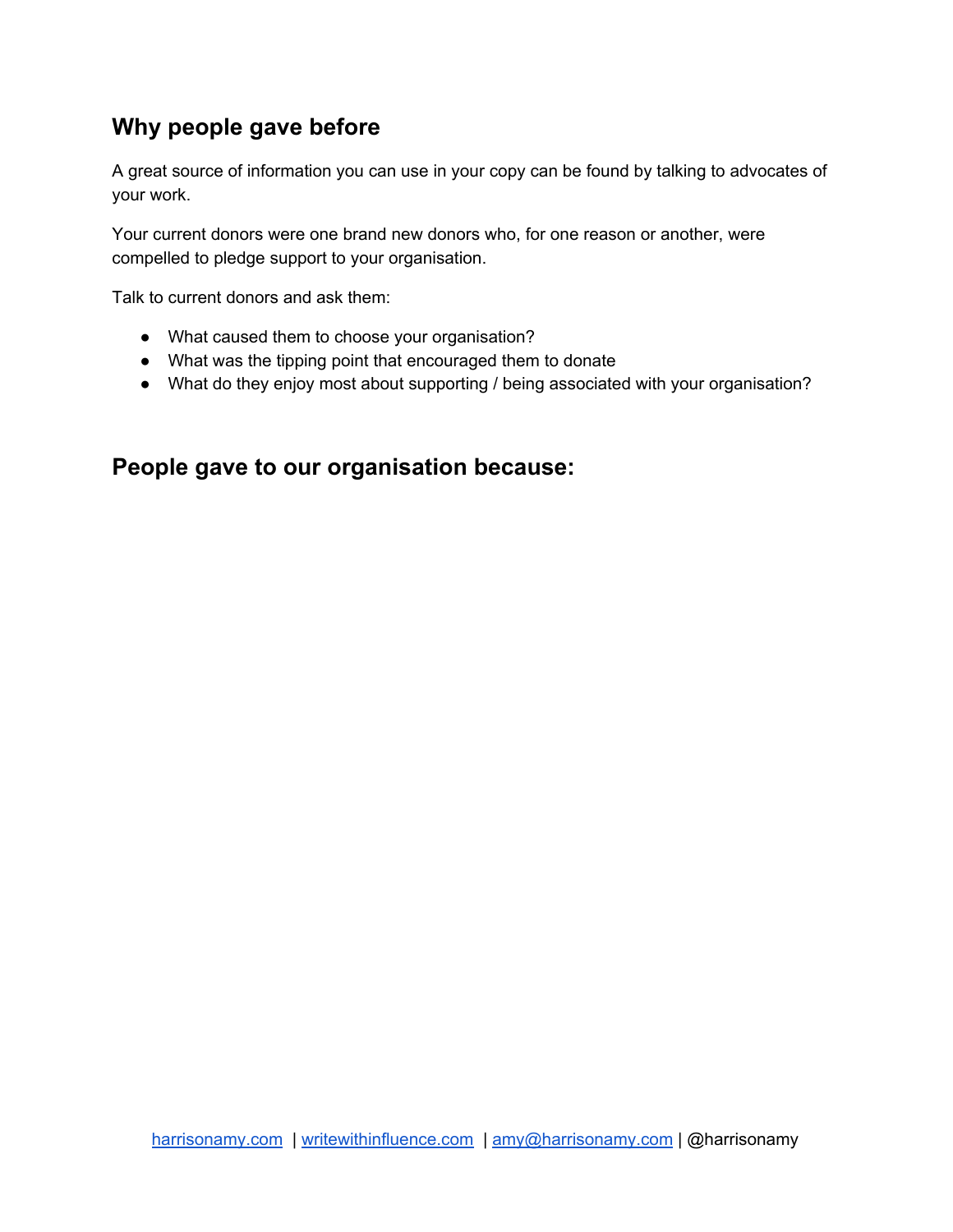## **Here's what you may have noticed (SYMPTOMS)**

One way to get the attention of potential donors who may not know about the work you do, is to write about the 'symptoms.'

People can be motivated to act, based on something they have seen, or recognise that they want to change. What have people noticed that reflect the problem you solve?

If your potential donor is unaware of the problem - think about the symptoms of the people you help. E.g. Children having to walk for miles to the only source of water which is contaminated and likely to make them ill.

#### **The symptoms that resonate with my potential donor are:**

#### **What is causing these symptoms?**

What is the overall problem that you solve? E.g. "Poor people in the Caribbean and Latin America are suffering unnecessarily"

Write the problem that is causing the above symptoms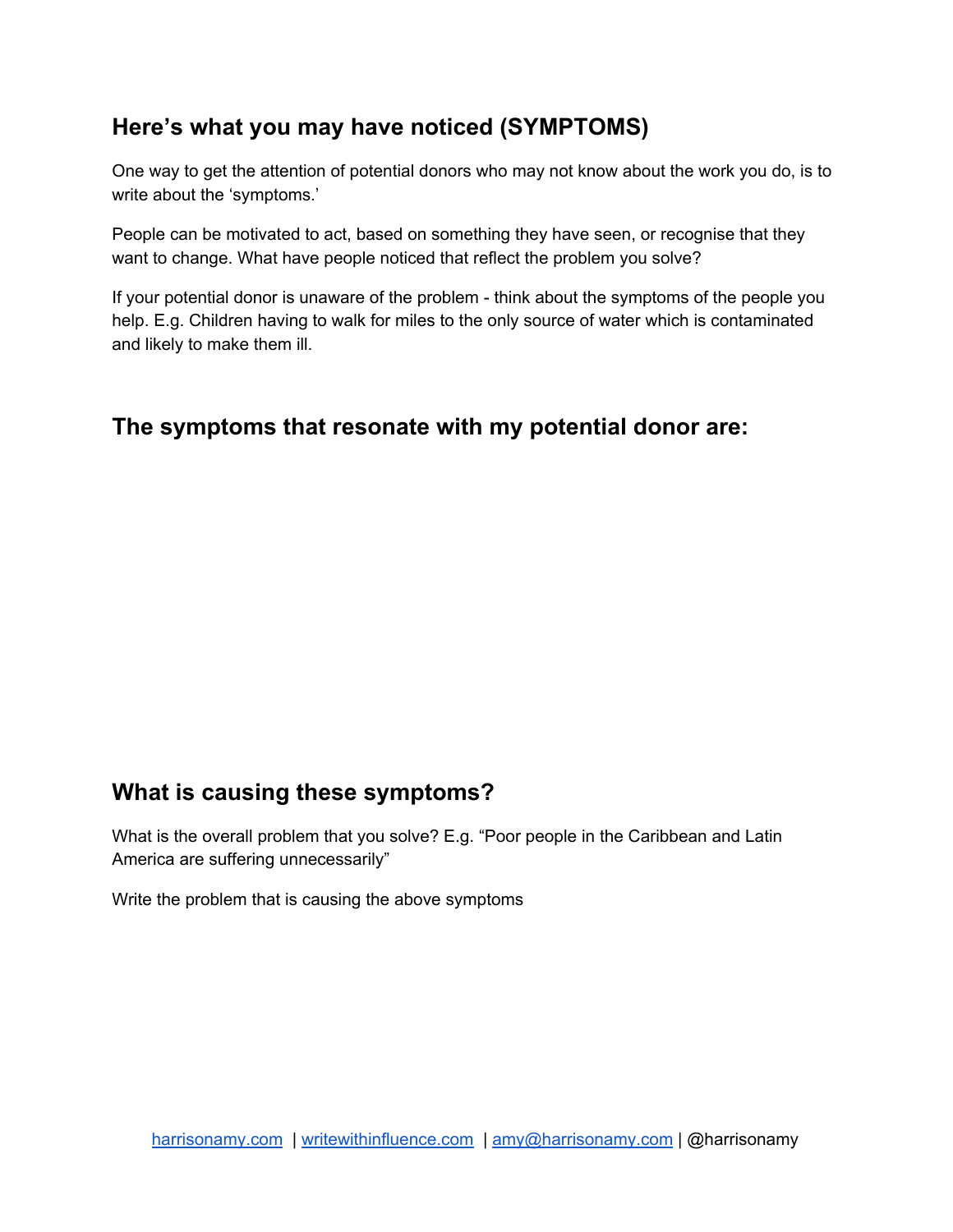# **Why is this problem more dangerous / severe / imminent than people realise?**

An additional motivating factor is showing that action is needed **now.** What do donors **not know** about the problem, that would show them it needs to be dealt with quickly.

E.g. The landscape has changed, there are new proposals to lobby against, the approaching winter affecting the work you do, deadlines to meet.

Write your answer below:

#### **What is your aspirational change?**

This is a high-level statement about what happens when you solve the problem mentioned before**.**

What does your ideal vision look like? What crisis will you end? What problem will be eradicated?

This can be a very simple 1-2 sentence statement.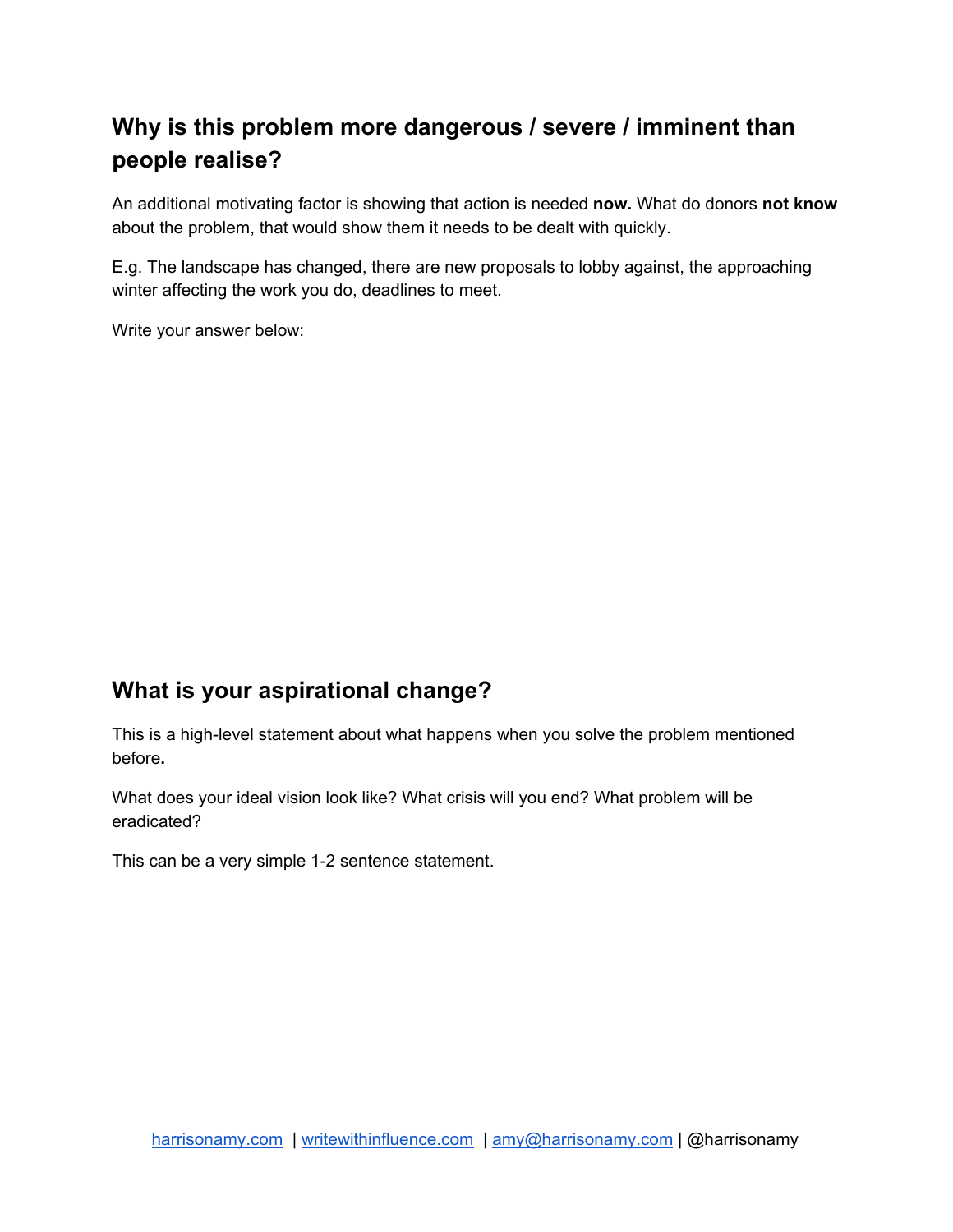# **Help donors visualise this transformation. Use MORE and LESS**

To help potential donors see the world you know is possible, use small descriptions that show what happens as a result of your work. What will there be more of in the world? What will there be less of as a result?

Here is the example from the NIO Summit:

| More                                                                                                             | Less                                                                                                                          |  |
|------------------------------------------------------------------------------------------------------------------|-------------------------------------------------------------------------------------------------------------------------------|--|
| Children eating 3 nutritious meals every single<br>day.                                                          | Children dying from malnutrition.                                                                                             |  |
| People becoming healthy, strong and happy<br>through access to the medical care many<br>people take for granted. | People dying from simple illnesses that can<br>be easily prevented with the proper medical<br>supplies and access to doctors. |  |
| Healthy hydration through reliable sources of<br>fresh, clean, drinking water nearby.                            | People dying from dehydration. Children<br>walking miles to the nearest water source<br>which is often polluted.              |  |

#### **Write your MORE and LESS answers below:**

| More | Less |
|------|------|
|      |      |
|      |      |
|      |      |
|      |      |
|      |      |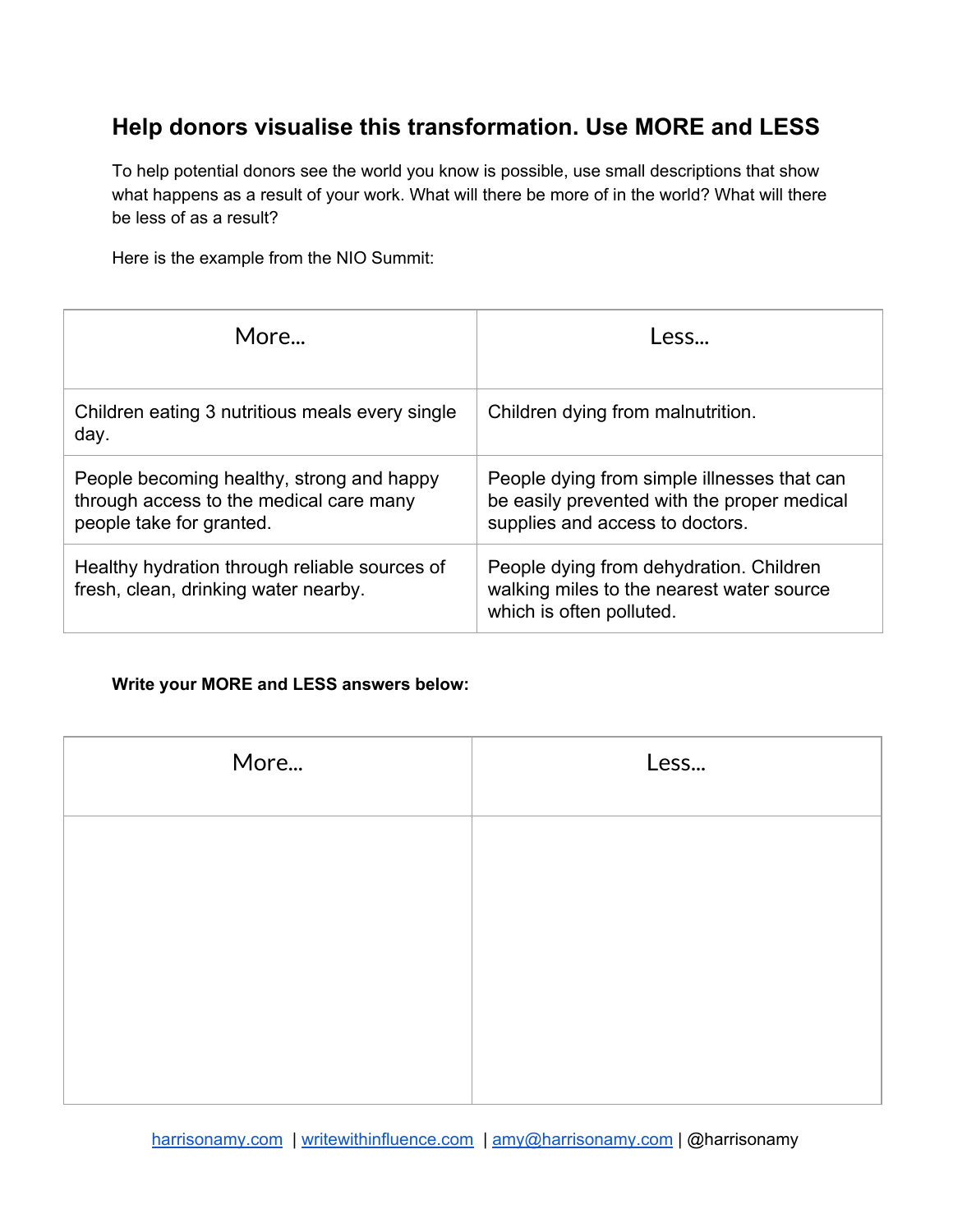#### **How you do this… Which is why you say you are…**

During the talk we looked at "Umbrella Terms." Terms that you use to describe your organisation based on the work you do, for example "passionate" "committed" "transforming lives."

There's nothing wrong with using Umbrella Terms, but if you want to have more impact, you should aim to qualify **why** you use these terms. How can you prove to potential donors that you are passionate committed or transforming lives?

One way to do this is to highlight **how** you are trying to solve the **problem** you've outlined.

For example:

| How we do this                                                                    | Which is why we say we are      |  |
|-----------------------------------------------------------------------------------|---------------------------------|--|
| Build fresh water sources so children<br>don't have to sacrifice going to school. | Giving children a better future |  |
| Build safe homes so families don't have<br>to live in unsafe, unsanitary shacks.  | Lifting people out of poverty   |  |

#### **Complete it for your organisation below:**

| How we do this                                                                    | Which is why we say we are      |
|-----------------------------------------------------------------------------------|---------------------------------|
| Build fresh water sources so children<br>don't have to sacrifice going to school. | Giving children a better future |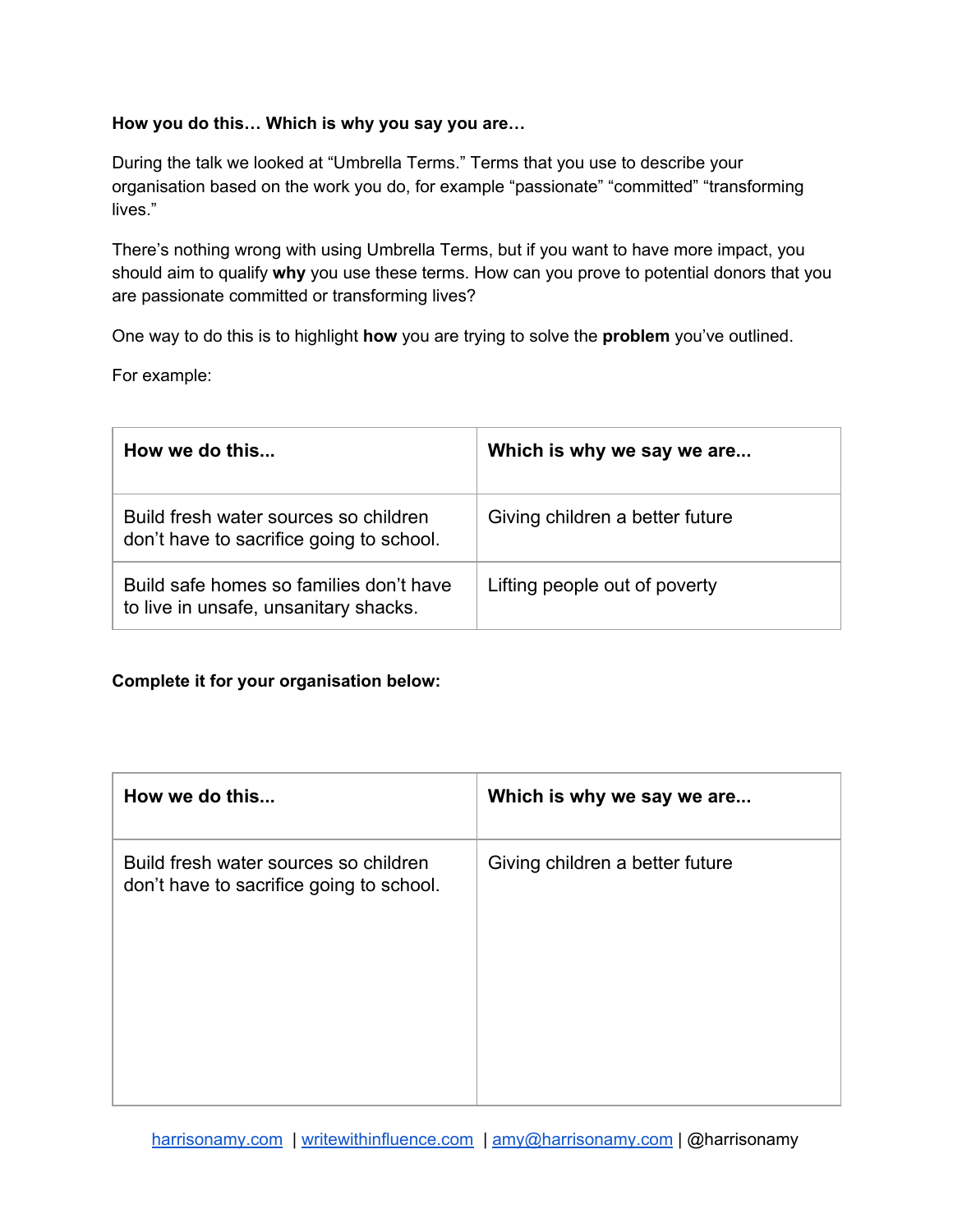# **Here's how donations help**

Use the space below to list:

- How donations are used
- What donors receive by donating (updates, membership cards etc)

# **WHO is behind the organisation?**

If you can highlight the people who provide help in your organisation, it can make it easier for donors to relate to your organisation.

Think about mentioning:

- People behind the scenes
- Why your employees / volunteers want to be involved with your work?
- What do these people stand for? What do they believe in?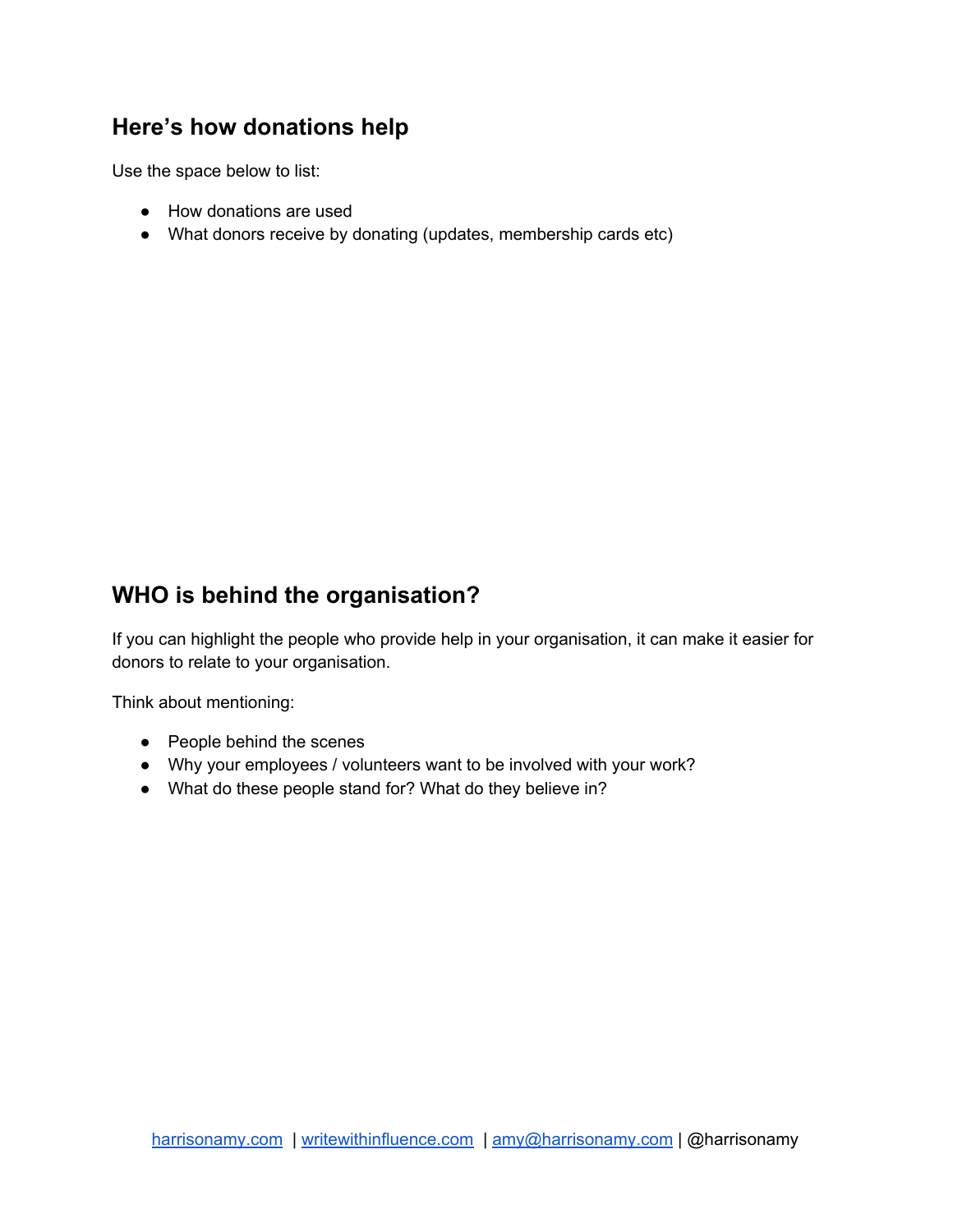# **WHO do you help?**

Stories of people you help can also be very compelling. Studies suggest that stories of empowering beneficiaries can encourage donations.

When you think about the people you help, consider:

- Their problem
- The potential consequences if your organisation **didn't** help
- What you did
- The immediate results
- The long-lasting change and opportunity for the person you helped

#### **WHY should they act NOW?**

Don't forget to make any deadline or reason for urgency clear to potential donors.

Write down any relevant deadlines below to make sure you include them in your marketing copy.